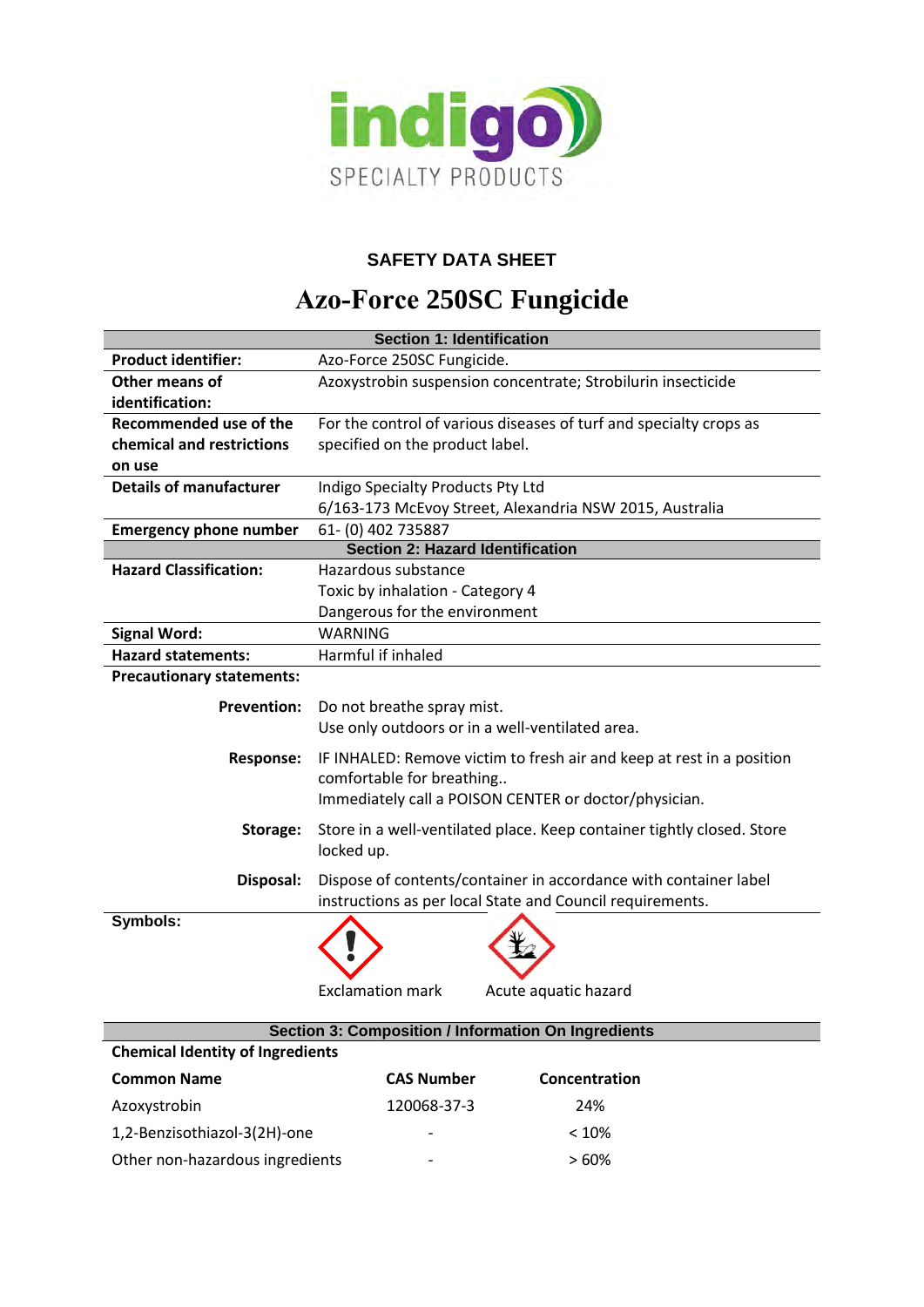# **Section 4: First Aid Measures**

## **General Advice:**

For advice, contact a Poisons Information Centre (e.g. phone Australia 131 126; New Zealand 0800 764 766) or a doctor (at once). Have this MSDS with you when you call.

# *Description of necessary first aid measures*

# **Inhalation:**

Remove from exposure area to fresh air immediately, seek medical attention.

## **Skin Contact:**

Remove contaminated clothing and shoes immediately and wash with plenty of water and soap. If symptoms persist seek medical attention.

# **Eye Contact:**

If in eyes, hold eyelids apart and flush the eye continuously with large amounts of water for at least 15 minutes.). Seek medical attention if symptoms persist.

#### **Ingestion:**

If swallowed, do not induce vomiting. Immediately rinse mouth with water. Never give anything by mouth to an unconscious person. Seek immediate medical attention.

# *Symptoms caused by exposure*

Incidences of exposure to other strobilurin fungicides involved upper respiratory tract pain, irritation, chest pain, eye pain, pruritus (itchiness), skin redness, weakness, headache and dizziness. Clinical signs and symptoms reported in test animals include increased salivation, vomiting, regurgitation, urinary incontinence and fluid faeces. Azoxystrobin has caused moderate eye irritation in rabbits.

# *Medical attention and special treatment*

Treat symptomatically. There is no specific antidote available.

|                                                                                  | <b>Section 5: Fire Fighting Measures</b>                                                                                                                                                                                  |
|----------------------------------------------------------------------------------|---------------------------------------------------------------------------------------------------------------------------------------------------------------------------------------------------------------------------|
| <b>Suitable extinguishing</b><br>equipment:                                      | Water fog or spray, foam, carbon dioxide (CO2) or dry chemical.<br>Do not use extinguishes which may spread fire (eg solid water<br>stream).                                                                              |
| <b>Specific hazards arising</b><br>from the chemical                             | Oxides of carbon and nitrogen                                                                                                                                                                                             |
| <b>Special protective</b><br>equipment and precautions<br>for fire fighters      | In case of fire and/or explosion do not breathe fumes. Wear self-<br>contained breathing apparatus and chemical-protective clothing.                                                                                      |
| <b>Section 6: Accidental Release Measures</b>                                    |                                                                                                                                                                                                                           |
| <b>Personal precautions,</b><br>protective equipment and<br>emergency procedures | Avoid contact with eyes and skin. Wear cotton overalls or chemical<br>resistant clothing buttoned to the neck and wrist and elbow length<br>PVC or nitrile gloves. After use, wash gloves and contaminated<br>clothing.   |
| <b>Environmental precautions</b>                                                 | In the event of a spill, prevent spillage from entering drains or<br>water courses with absorbent material and call emergency services.                                                                                   |
| <b>Methods and materials for</b><br>containment and cleaning<br>up               | Contain spill by absorbing with clay, sand, soil or proprietary<br>absorbent (such as vermiculite). Cover drains if possible. Collect<br>spilled material and waste in sealable open-top type containers for<br>disposal. |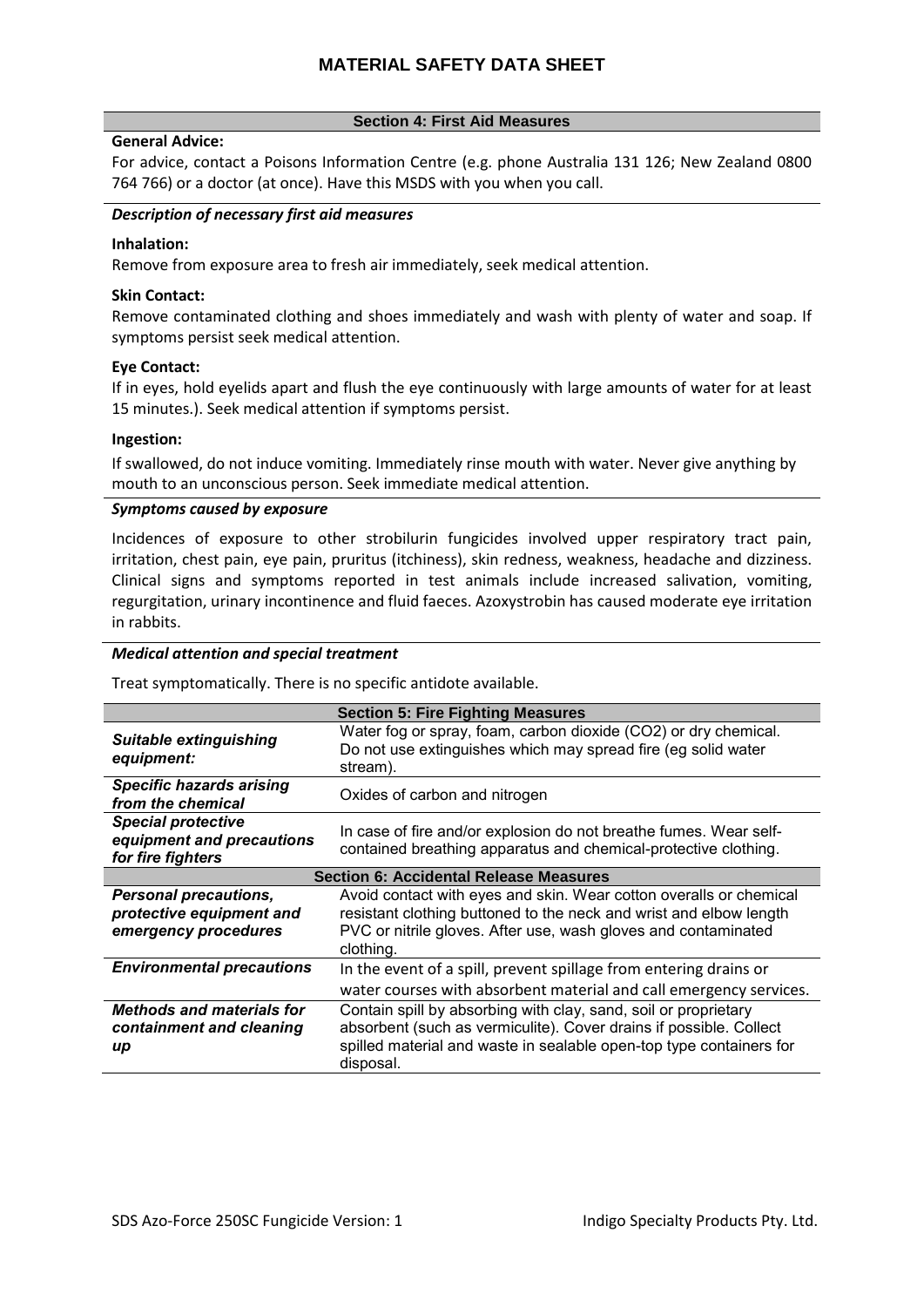|                                                    | <b>Section 7: Handling And Storage</b>                                                                                                         |  |
|----------------------------------------------------|------------------------------------------------------------------------------------------------------------------------------------------------|--|
| <b>Precautions for safe</b>                        | Read container label before use. Use only in accordance with the                                                                               |  |
| handling                                           | instructions provided on the container label, including the Precaution and                                                                     |  |
|                                                    | Protection sections and the Safety Directions.                                                                                                 |  |
| <b>Conditions for safe</b>                         | Store in the closed, original container in a dry, well ventilated area, as                                                                     |  |
| storage                                            | cool as possible.                                                                                                                              |  |
|                                                    |                                                                                                                                                |  |
|                                                    | <b>Section 8: Exposure Controls / Personal Protection</b>                                                                                      |  |
| <b>Exposure control</b>                            | No exposure standards have been set for this product or its ingredients                                                                        |  |
| measures                                           |                                                                                                                                                |  |
| <b>Biological monitoring</b>                       | No biological limit allocated for the product or any of its ingredients. No                                                                    |  |
|                                                    | biological monitoring is required.                                                                                                             |  |
| <b>Control Banding</b>                             | No control banding level allocated.                                                                                                            |  |
| <b>Engineering controls</b>                        | Use only in a well ventilated area.                                                                                                            |  |
| <b>Individual protection</b>                       | When opening the container and preparing the spray wear cotton overalls                                                                        |  |
| measures                                           | or chemical resistant clothing buttoned to the neck and wrist and elbow<br>length PVC or nitrile gloves. After each day's use, wash gloves and |  |
|                                                    | contaminated clothing.                                                                                                                         |  |
|                                                    | After use and before eating, drinking or smoking, wash hands, arms and                                                                         |  |
|                                                    | face thoroughly with soap and water.                                                                                                           |  |
|                                                    |                                                                                                                                                |  |
| <b>Section 9: Physical and Chemical Properties</b> |                                                                                                                                                |  |
| Appearance:                                        | Off white liquid                                                                                                                               |  |
| Odour:                                             | Minimal odour                                                                                                                                  |  |
| pH:                                                | 7.0-8.0 (100% w/v)                                                                                                                             |  |
| Vapour pressure:                                   | 1.1x10 $^7$ mPa @ 25°C (Azoxystrobin)                                                                                                          |  |
|                                                    | $3.60x10^2$ (Azoxystrobin)                                                                                                                     |  |
| <b>Octanol-Water Partition</b>                     |                                                                                                                                                |  |
| Coefficient $(Kow)$ :                              |                                                                                                                                                |  |
| Henry's constant:                                  | 7.4 x $10^{-9}$ Pa·m <sup>3</sup> /mol (Azoxystrobin)                                                                                          |  |
| <b>Specific gravity:</b>                           | 1.082 kg/L                                                                                                                                     |  |
| <b>Solubility (water)</b>                          | 6.7 mg/L (Azoxystrobin)                                                                                                                        |  |
|                                                    | Azo-Force 250SC Fungicide is a suspension in water.                                                                                            |  |
| <b>Ignition temperature:</b>                       | No data available. Azoxystrobin is not highly flammable                                                                                        |  |
|                                                    | <b>Section 10: Stability And Reactivity</b>                                                                                                    |  |
| <b>Reactivity:</b>                                 |                                                                                                                                                |  |
| <b>Chemical stability:</b>                         | Stable under normal storage conditions and use.                                                                                                |  |
| <b>Possibility of hazardous</b>                    | None when stored and used as directed. Hazardous polymerisation is not                                                                         |  |
| reactions:                                         | possible.                                                                                                                                      |  |
| <b>Conditions to avoid:</b>                        | None known. Store in the closed original container in a dry, cool, well-                                                                       |  |
|                                                    | ventilated area out of direct sunlight.                                                                                                        |  |
| Incompatible materials:                            | No particular incompatibilities. Store and use as directed. Avoid strong                                                                       |  |
|                                                    | acids, strong bases and strong oxidising agents                                                                                                |  |
| <b>Hazardous</b>                                   | None known. Store and use as directed.                                                                                                         |  |
| decomposition products                             |                                                                                                                                                |  |
|                                                    | <b>Section 11: Toxicological Information</b>                                                                                                   |  |
| Acute Oral $(LD_{50})$ :                           | 11051 mg/kg (rat, calculated from ingredients) Category 5                                                                                      |  |
| Acute Dermal (LD <sub>50</sub> ):                  | 5467mg/kg (rabbit, calculated from ingredients) Category 5                                                                                     |  |
|                                                    |                                                                                                                                                |  |
| Acute Inhalation ( $LC_{50}$ ):                    | No data for the product. Azoxystrobin is low to moderate in toxicity by                                                                        |  |
|                                                    | inhalation as a spray mist. The 4-hour LC50 is 0.69 mg/L in rats                                                                               |  |
| <b>Skin irritation:</b>                            | Not considered a skin irritant (rabbit)                                                                                                        |  |
| Eye irritation:                                    | Moderate eye irritant (rabbit)                                                                                                                 |  |
| <b>Skin sensitisation:</b>                         | Not a sensitizer (Magnusson & Kligman test)                                                                                                    |  |
| Genotoxicity                                       | No data for the product. Azoxystrobin is not considered to be                                                                                  |  |
| (mutagenicity)                                     | genotoxic via in-vitro and in-vivo studies.                                                                                                    |  |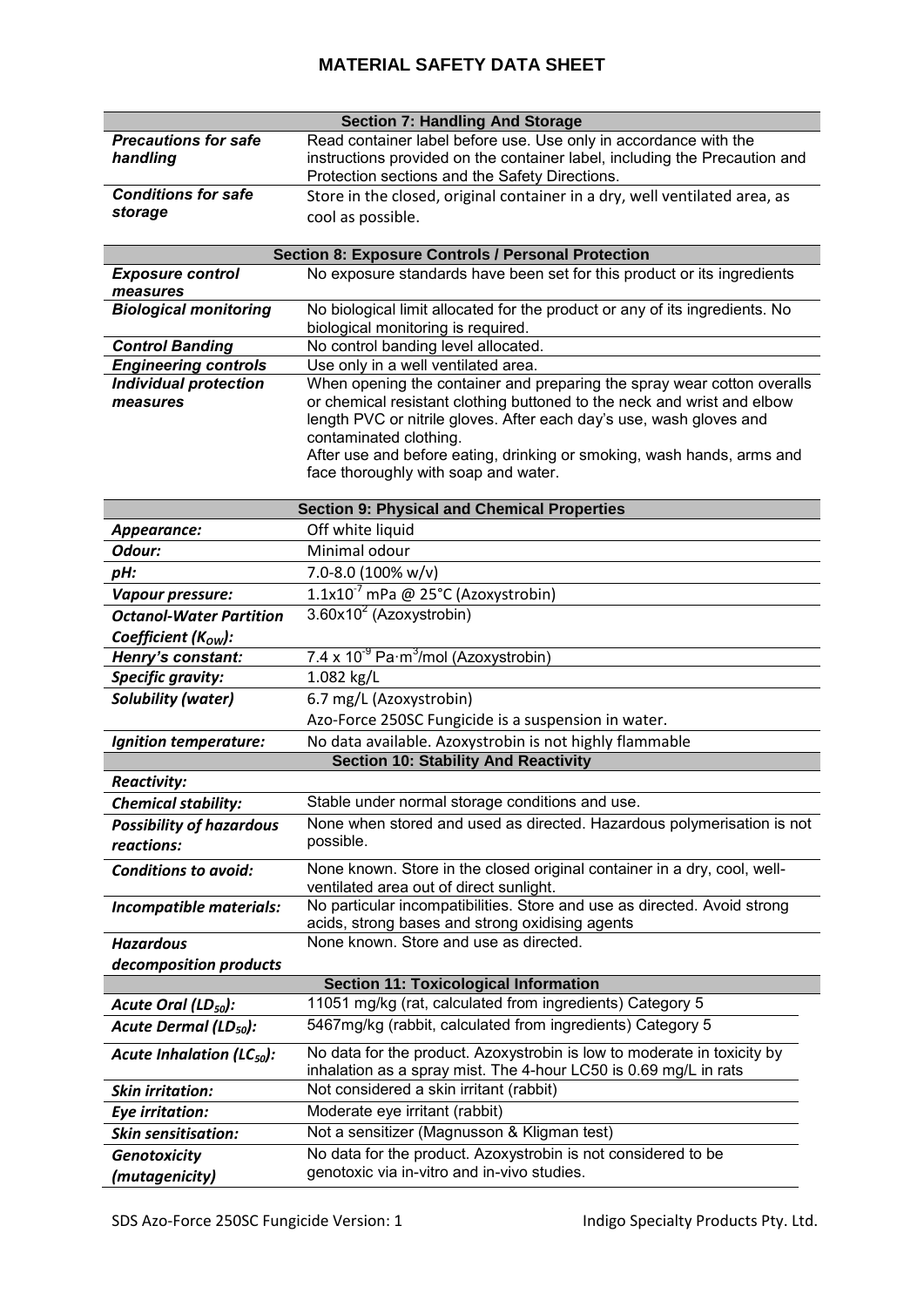| Carcinogenicity:                                                | No data for the product. Azoxystrobin is not considered to be<br>carcinogenic (52 week rat studies). Azoxystrobin did not cause<br>mutations in human lymphocytes, Chinese hamster V79 cells,<br>Salmonella (Ames test), or mouse micronuclei.                                                                                                                                                                          |
|-----------------------------------------------------------------|-------------------------------------------------------------------------------------------------------------------------------------------------------------------------------------------------------------------------------------------------------------------------------------------------------------------------------------------------------------------------------------------------------------------------|
| <b>Reproductive toxicity:</b>                                   | No data for the product. Azoxystrobin is not considered to have<br>reproductive toxicity. No developmental abnormalities were reported<br>for azoxystrobin administered to rats and rabbits at oral doses up to<br>165.4 mg/kg bw/d and 500 mg/kg bw/d respectively.<br>Azoxystrobin was not embryotoxic, fetotoxic or teratogenic at doses of<br>up to 300 and 500 mg/kg bw per day in rats and rabbits, respectively. |
| <b>Specific Target Organ:</b><br>Toxicity - single<br>exposure: | No data for the product. For azoxystrobin a study of acute<br>neurotoxicity in rats found no treatment-related effects on motor<br>activity parameters, brain measurements (weight, length and width) or<br>neurohistopathology at doses of up to and including 2000 mg/kg bw                                                                                                                                           |
| <b>Specific Target Organ</b><br>Toxicity - repeat<br>exposure:  | No data for the product. Tests involving repeated azoxystrobin<br>exposure found the major target organs in rats were the liver, kidney<br>and bile duct as shown by changes in organ weights, histopathology,<br>and clinical chemistry parameters.                                                                                                                                                                    |
| <b>Aspiration hazard:</b>                                       | No data for the product or Azoxystrobin.                                                                                                                                                                                                                                                                                                                                                                                |

# **Inhalation**

Azoxystrobin has sufficiently low vapour pressure so that Azoxystrobin does not readily volatilize. Use as per label instructions (low pressure spray) is unlikely to result in significant inhalation exposure. Breathing in very high concentrations of spray mist through use of this product may cause changes in activity, tremors, convulsions, and seizures.

## **Skin Contact**

The product is not considered a skin irritant. Repeated exposure to Azoxystrobin can result in skin sensitisation. Care should be taken to avoid future exposure.

# **Eye Contact**

Product may irritate the eyes.

#### **Ingestion**

Possible symptoms of exposure include changes in activity, tremors, convulsions, and seizures.

## *Exposure levels and health effects*

The acute reference dose (ARfD) for Azoxystrobin is 0.02 mg/kg body weight based on a combined NOEL of 2.5 mg/kg bw/day from two acute neurotoxicity studies in rats and a safety factor of 100.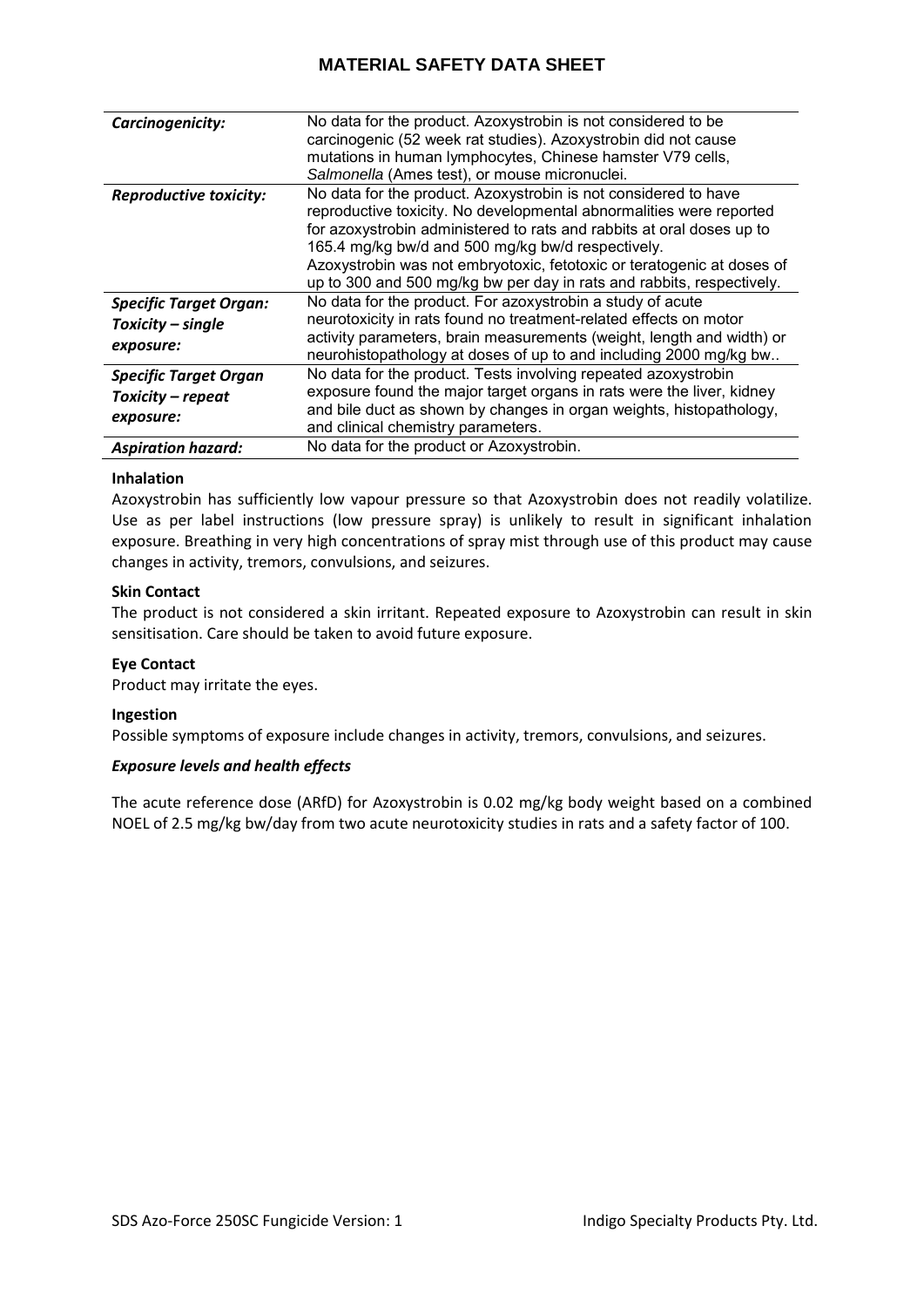| <b>Section 12: Ecological Information</b>  |                                                                                                       |  |
|--------------------------------------------|-------------------------------------------------------------------------------------------------------|--|
| <b>ENVIRONMENTAL TOXICITY</b>              |                                                                                                       |  |
| <b>Ecotoxicity:</b>                        | Information on Azoxystrobin, the primary environmental toxicant.                                      |  |
| Fish:                                      | LC50 (96 h) 0.47 mg/l, Oncorhynchus mykiss                                                            |  |
|                                            | NOEC (21 d) 0.147 mg/l, Pimephales promelas                                                           |  |
| Aquatic                                    | EC50 (48 h) 0.23 mg/l, Daphnia magna                                                                  |  |
| invertebrates:                             | NOEC (21 d) 0.044 mg/l, Daphnia magna                                                                 |  |
|                                            | EC50 (96 h) 0.055 mg/L Mysid shrimp                                                                   |  |
|                                            | NOEC (28 d) 0.8 mg/L Chironomus riparius                                                              |  |
| Aquatic plants:                            | EC50 (7 day) 3.2 mg/l (biomass), Lemna gibba                                                          |  |
|                                            | EC50 (72 h) 0.36 mg/l (growth), Pseudokirchneriella subcapitata                                       |  |
| Birds:                                     | Acute oral LD50 >2000 mg/kg Colinus virginianus (bobwhite quail)                                      |  |
|                                            | Short-term dietary LC50 >1179 mg/kg                                                                   |  |
| Terrestrial insects:                       | Aphidius rhopalosiphi LR50 >1 kg/ha (harmless)                                                        |  |
|                                            | Typhlodromus pyri LR50 >1 kg/ha (harmless)                                                            |  |
| <b>Persistence and</b><br>degradability    | Half-life of Azoxystrobin is 78-600 days in aerobic soils (moderately persistent).                    |  |
|                                            | No evidence of volatility                                                                             |  |
|                                            | Azoxystrobin is stable to hydrolysis at pH 7 and is not pH sensitive.                                 |  |
| <b>Bioaccumulative</b><br>potential        | Azoxystrobin bioaccumulation potential is considered to be low                                        |  |
| <b>Mobility in soil</b>                    | Slightly to moderately mobile                                                                         |  |
|                                            | $Koc = 589$ (Linear)<br>$Kd = 8.93$ (Linear)<br>$Kf = 7.35$ (Freundlich)<br>$Kfoc = 425$ (Freundlich) |  |
| <b>Section 13: Disposal Considerations</b> |                                                                                                       |  |

#### **Product Disposal:**

Product Disposal On site disposal of the concentrated product is not acceptable. Ideally, the product should be used for its intended purpose. If there is a need to dispose of the product, approach local authorities who hold periodic collections of unwanted chemicals (ChemClear®).

## **Container Disposal**

Do not use this container for any other purpose. Triple or preferably pressure rinse empty containers before disposal or recycling. Add rinsings to spray tank. Contact licensed industrial waste collector for proper disposal.